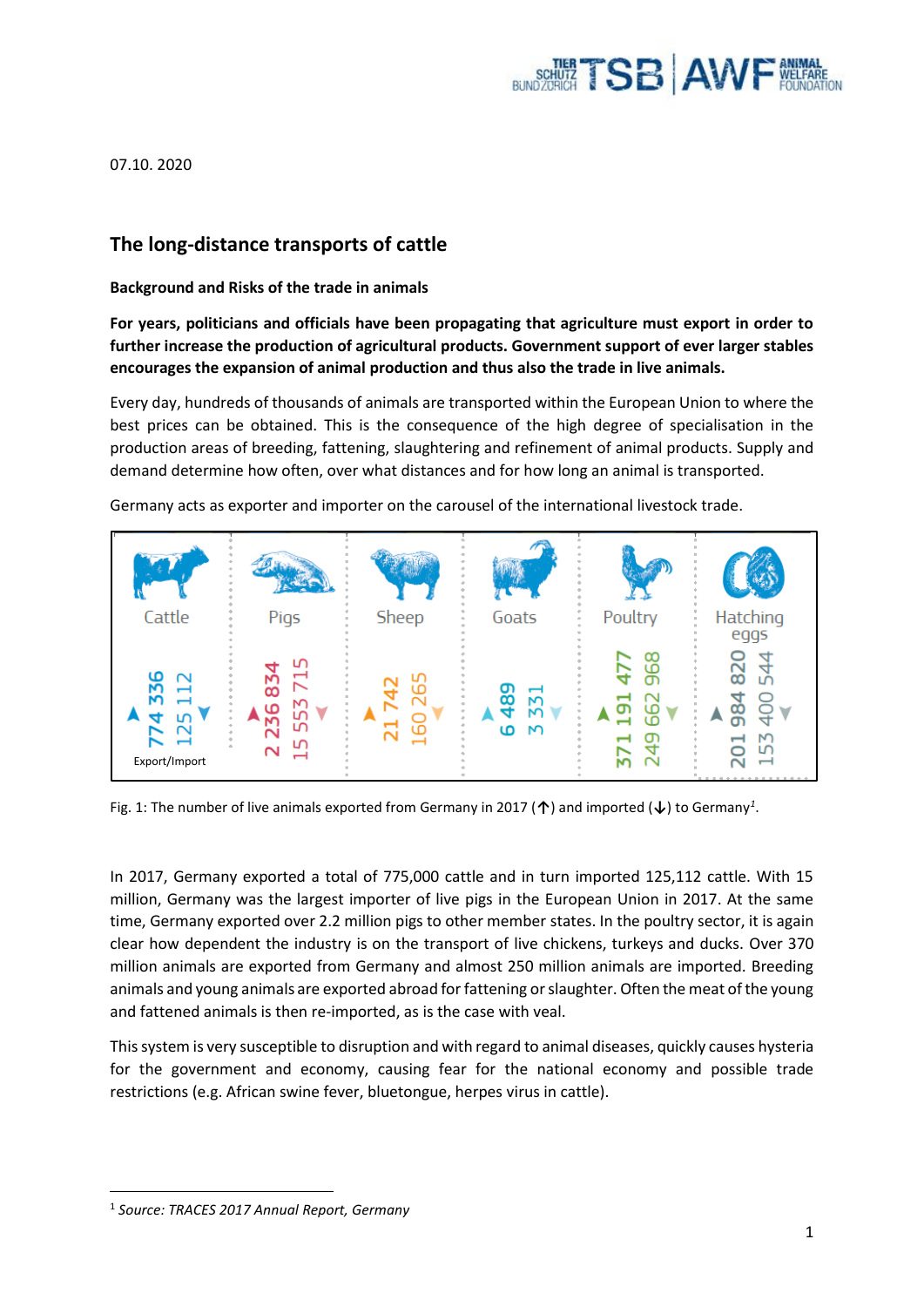

In the past BSE, also known as mad cow disease, had drastic consequences for agriculture, trade, politics, industry and the taxpayers. Foot-and-mouth disease, imported via sheep from Great Britain, caused a general ban on the transport of cloven-hoofed animals within Germany. Hundreds of sheep were culled as a precaution. Bluetongue, first detected in Germany in 2019, temporarily put the calf trade with other member states on hold. As a consequence, the price of calves fell to less than 10 euro per calf. However, the calves must leave a farm within 14 days at the latest, as farmers have no use, space or time for them due to their high level of specialisation.

# **European legislation permits endless animal transport**

Recital (5) of Council Regulation (EC) No 1/2005 states that for animal welfare reasons the longdistance transport of animals, including animals for slaughter, should be kept to a minimum.

Nevertheless, animals may be transported by rail, air, ship and truck for an unlimited period of time as long as they conform to the transport and resting intervals specified according to animal species and age. Unweaned animals (young animals still dependent on milk) may be transported up to 19 hours, cattle up to 29 hours, horses and pigs up to 24 hours and poultry up to 12 hours. Thereafter, animals must reach their place of destination, or a break must be made at a supply station (so-called control posts) where the animals are unloaded and supplied for 24 hours. Then the transport may continue. In the case of transport by ship, the journey and break intervals do not even apply. This makes it possible to transport live animals by truck from the European Union for days on end, e.g. to Uzbekistan and Iran, or by ship for weeks and weeks. In 2019, sheep were exported from Romania and were on a ship for a total of 62 days with destinations in Kuwait, Qatar and Oman.

According to Council Regulation (EC) No 1/2005, the place of destination is the location where the animals are slaughtered, or where they are accommodated and cared for over a period of at least 48 hours. After 48 hours the animals may be legally transported to a new place of destination with new accompanying documents, often also to non-European countries.

During transport, the animals can be exposed to various stress factors for hours and sometimes even weeks, for example, extreme temperatures, insufficient space, thirst and hunger, fear, conflicts with conspecifics, inadequate air supply, risk of injury or infection.

#### **Unweaned calves on long-distance transports**

According to the Council Regulation (EC) No 1/2005, from the age of 10 days, calves may be transported for up to eight hours. At 14 days, more than eight hours (long journeys) are already permissible, although the young animals are very susceptible to diseases at this age and a transport can therefore quickly become a severe test of strength.

Germany is the largest milk producer in the EU with 4.1 million dairy cows and thus also produces a large number of calves — because without calves, there is no milk. The high level of focus on dairy cow breeding for milk production in Germany means that there is a surplus of Holstein male calves in particular.

Demand for these calves only exists in those countries where calves are fattened or where they are fattened for export to non-European countries.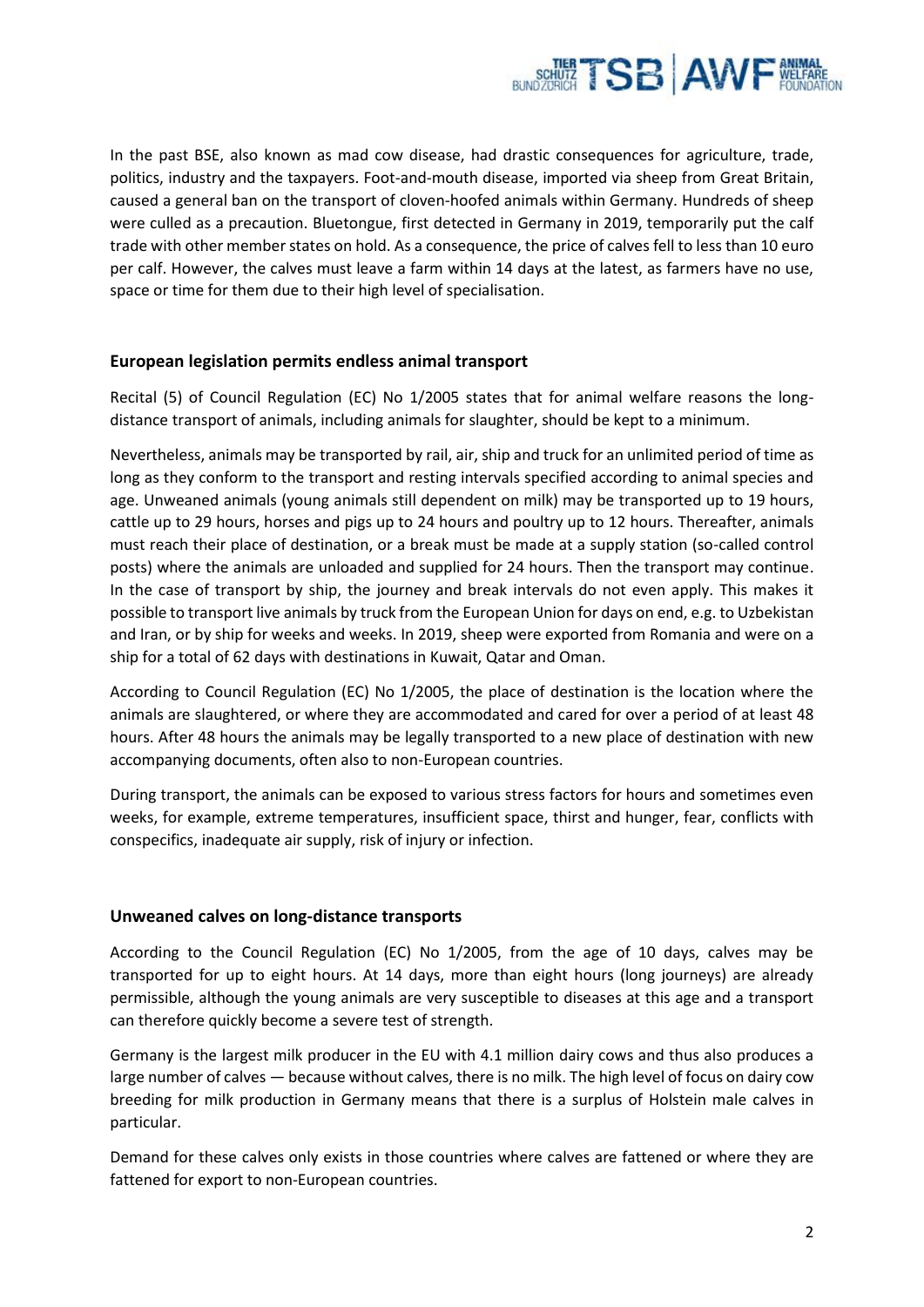

Within the EU around 1.5 million unweaned calves are transported annually. That is calves that still rely on milk. The main importing countries for calves are the Netherlands, Spain, Belgium, France and Italy.

Every year, Germany exports around 650,000 calves to the Dutch calf fattening industry (for the production of white veal), or to assembly centres in the Netherlands, Belgium, France and Spain. There, the authorities from the places of departure lose track of the animals and a large number of them are transported further (so-called assembly centre hopping)<sup>2</sup>, often to Spain for fattening. After a few months of fattening and several days of transport by ship, they are sent to slaughterhouses in, for example Lebanon, Egypt and Libya, where they are slaughtered without pre-stunning.

Over the past five years, the Animal Welfare Foundation has been working intensively on the longdistance transport of unweaned calves. Our investigations show that the animals are often transported via many locations (assembly centres, EU control posts) and are not adequately cared for during longdistance transports. They subsequently suffer from stress due to hunger and thirst.

The following excerpt from the German "Handbuch Tiertransporte" (Implementation Notes, May, 2019) supports our observations. It describes why it is not possible to adequately care for calves during transport:

*"Currently available drinking systems do not allow for a species-specific and behaviourally appropriate supply of unweaned calves with feed (milk/replacer). [….] In this respect, any current means of transport cannot be authorised for long transportation of unweaned calves".*

Therefore long-distance transports of unweaned calves must not be approved. However, the "Handbuch Tiertransporte" (Animal Transport Manual) is not legally binding and in case of doubt, the Council Regulation 1/2005 appears to be interpreted differently by authorities and courts (see the court order of the Sigmaringen Administrative Court) and long-distance transports (> 8 hours) of calves are authorised.

In response to a request of the responsible ministry in Bavaria, German federal minister Julia Klöckner of the German Federal Ministry of Food and Agriculture (BMEL) explained in August 2019 why, to the knowledge of the BMEL, there are currently no animal transport vehicles available for long-distance transports of unweaned calves that meet the special requirements for their transport. If no approved vehicles are available, Chapter V, point 1.2 of Annex I to the Regulation stipulates that all transport of unweaned calves must be completed within 8 hours. A subsequent transport of a maximum of 8 hours would only be possible after a 48-hour resting period.

The German States' Consortium on Consumer Protection (LAV) working group on animal welfare, also supports this view and asks the BMEL to lobby for a general ban on long-distance transports of unweaned animals at EU level.

<sup>2</sup> Tiertransporte-Verlängerung der Beförderungszeit durch illegales "Sammelstellen-Hopping" (*Animal transport — extending transport times through illegal "assembly centre hopping"*), Maisack/Rabitsch in Amtstierärtzlicher Dienst 02/2018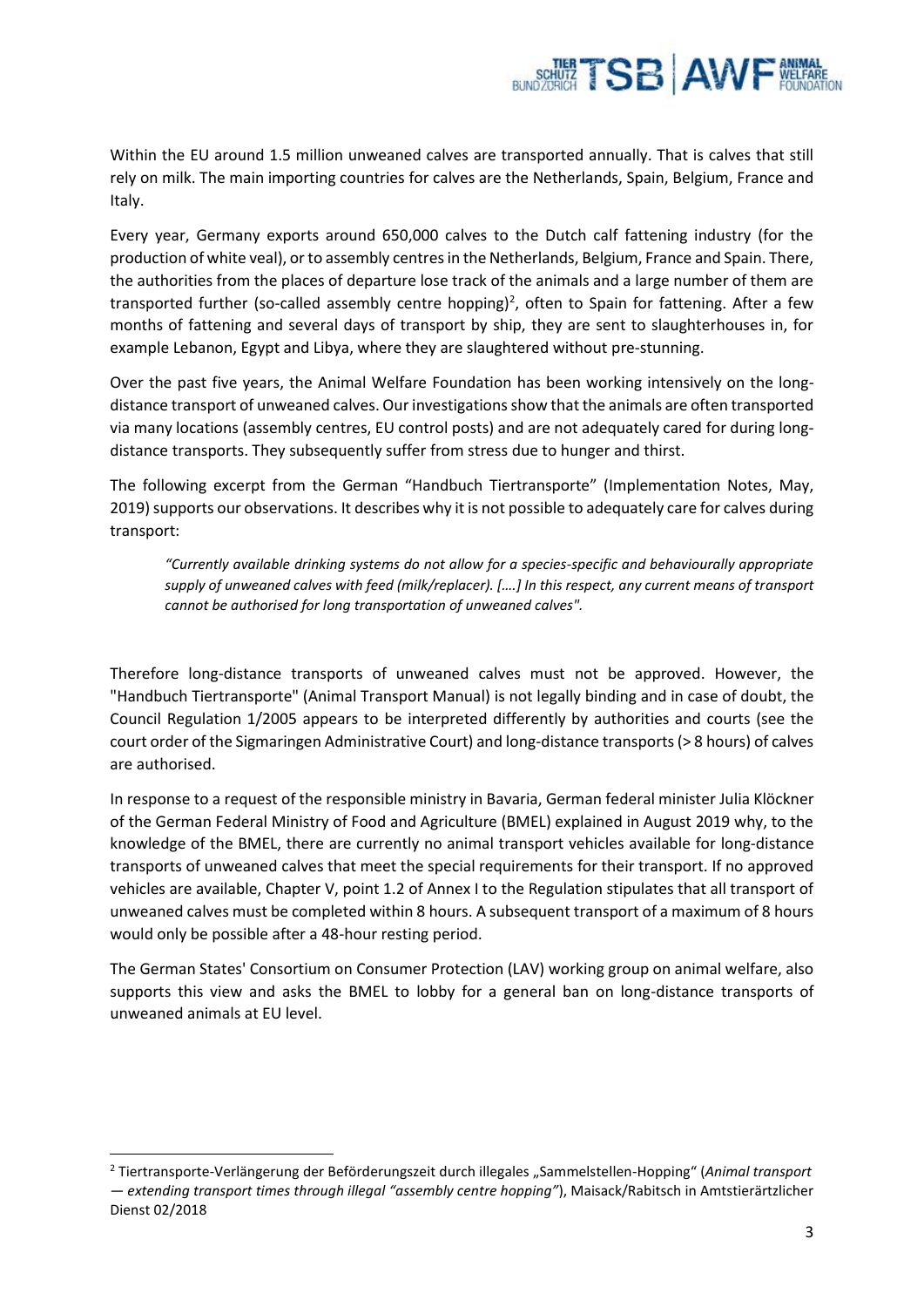

# **Long-distance transports of cattle in countries outside the European Union**

The controversial export of cattle for breeding, fattening and slaughter from the European Union to non-European countries has become a huge industry.

Germany directly exports so-called "breeding" cattle to countries outside the EU. In 2018, around 70,000 cattle were exported e.g. to Morocco, Tunisia, Algeria, Lebanon, Azerbaijan, Uzbekistan, Kazakhstan and Russia. In 2019, it was around 60,000 cattle. Almost all of these cattle are pregnant, and many will calve within a few weeks. The intention is that they calve and give milk as soon as possible after arrival at their place of destination.

In recent years Turkey has been the main purchaser of German cattle. However, the number of exports has fallen dramatically — from around 30,000 cattle in 2017 to only 2,000 cattle in 2019. On the other hand, exports to Russia rose to 30,000 cattle in 2019.



Fig. 2: Cattle exports from Germany to 13 non-European countries in 2019*<sup>3</sup>*

However, the statistics on direct exports do not include countless animals which are transported from Germany to other EU Member States and exported from there to third countries.

There is a lack of supervision at ports and on many routes there is no infrastructure to unload and care for animals. Additionally, there are no emergency plans to protect the animals from heat and thirst at border crossings. This is often associated with enormous pain and suffering for the animals concerned<sup>4,5</sup>.

For many years the Animal Welfare Foundation has been documenting long-distance animal transports by truck and ship to non-European countries and the organisation informs the decision makers about the breaches of the law. For example:

<sup>3</sup> TRACES 2019

<sup>4</sup> Animal Welfare Foundation 2017: Animal Welfare Overboard: The lack of animal protection during sea transport

<sup>5</sup> Animal Welfare Foundation, Eyes on Animals, reports 2010 — 2018: Doomed Journey to Turkey, 5 reports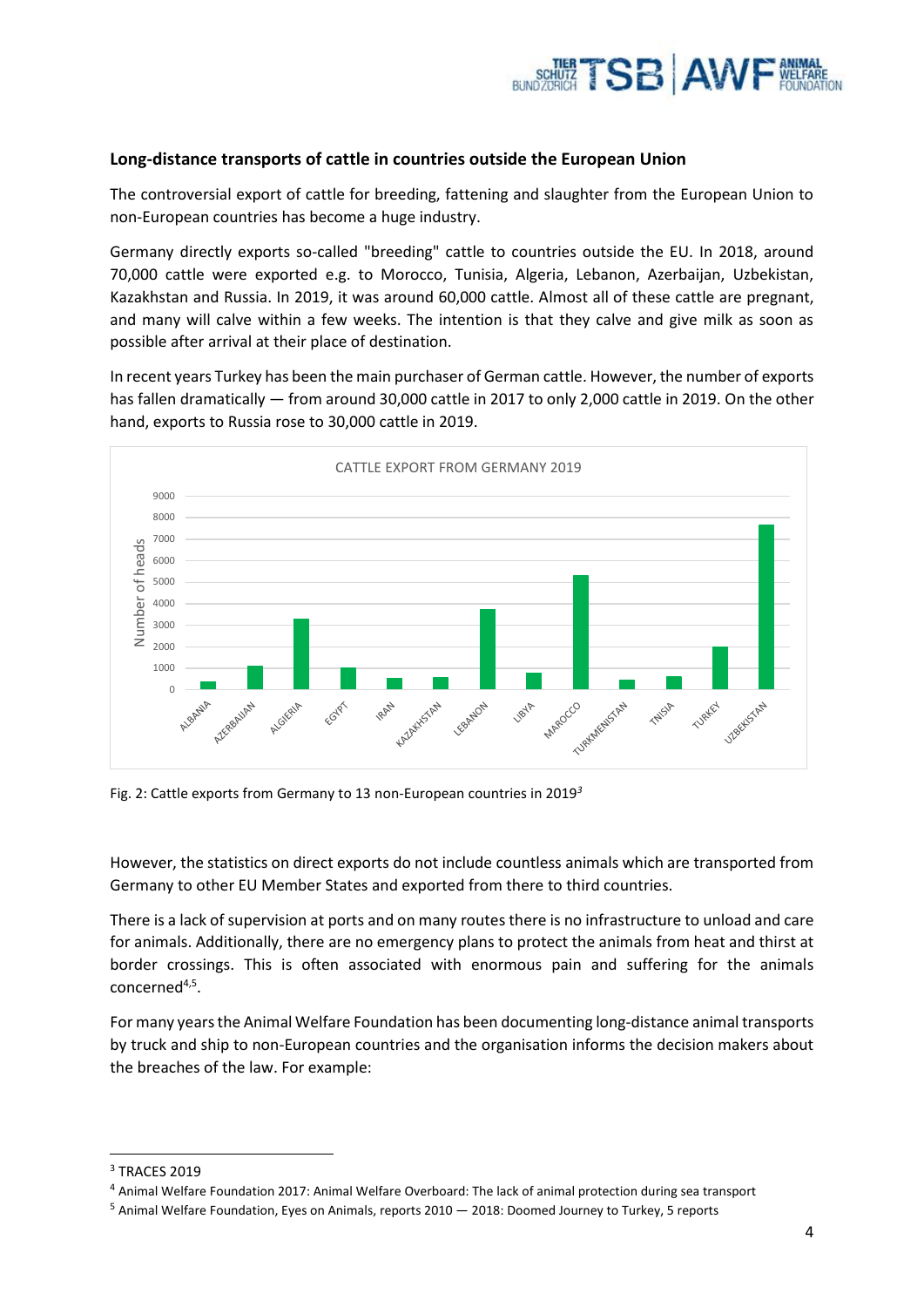

- the failure to implement the EU Council Regulation 1/2005 and the ECJ Judgement C-424/13 due to lack of unloading facilities (control posts), long stops at borders and lack of monitoring facilities for the transport of animals to their place of destination in countries outside the EU
- long-distance transports in extreme temperatures (e.g. transports to Siberia and Uzbekistan in January; to Turkey in summer)
- black box third country: lack of monitoring of the transport stages at sea and on the condition of the animals on arrival at their place of destination
- transport of animals on old and unsuitable vessels that do not meet the requirements of Council Regulation (EC) No 1/2005 and these pose a risk to the animals
- infringements of the MARPOL Convention on the protection of the marine environment due to the disposal of dead animals and manure in the Mediterranean Sea.

Due to systematic infringements of the EU Council Regulation No. 1/2005 regarding animal transport by truck and ship to non-European countries, with the assistance of the law firm Conte & Giacomini we are filing complaints against the EU Commission and 12 member states. In 2017, the EU Commission (SANTE, the Directorate General for Health and Food Safety or the FVO, the Food and Veterinary Office) conducted investigations in various member states and in Turkey. In 2018, the EU Commission conducted investigations in the ports of Rasa (Croatia), Koper (Slovenia) and Cartagena (Spain); in 2019 in Midia (Romania) and in 2020 Sète (France) was scheduled. The results of these investigations largely confirm our observations.

**Through our reports, those of other animal welfare organisations and journalists, as well as through the official research of the EU Commission (Audit Reports DG (SANTE) 2017-6109<sup>6</sup> , DG (SANTE) 2017- 6110<sup>7</sup> , DG (SANTE) 2018-6447<sup>8</sup> , DG (SANTE) 2018-6449<sup>9</sup> ) it is well known that infringements of Council Regulation (EC) No 1/2005 regularly occur during long-distance transports to certain third countries.**

Over the last ten years Animals International has carried out over 50 investigations in the Middle East, North Africa and Turkey to uncover the brutal handling and slaughter practices after the animals arrive in importing countries. During slaughter, no distinction is made between animals for breeding, fattening or slaughter. In most of these countries there are no laws that protect the animals from extreme cruelty – as is repeatedly documented in Lebanon, Egypt and Turkey. Slaughtering without stunning is routine, both in the street and in small and large slaughterhouses. Frequently ropes are attached to the animals' bodies (often to one leg) to drag them from the lorries and to hold them in place. In some slaughterhouses and butcher shops, animals are stabbed in the eyes with pointed tools or fingers to immobilise them. Despite repeated disclosure of the evidence, in 2019 over 3,700 cattle were exported from Germany to Lebanon, around 2,000 cattle to Turkey and around 1,000 cattle to Egypt (see Fig.2).

<sup>6</sup> Report of the DG (SANTE) Commission 2017-6109

<sup>7</sup> Report of the DG (SANTE) Commission 2017-6110

<sup>8</sup> Report of the DG (SANTE) Commission 2018-6447

<sup>&</sup>lt;sup>9</sup> Report of the DG (SANTE) Commission 2018-6449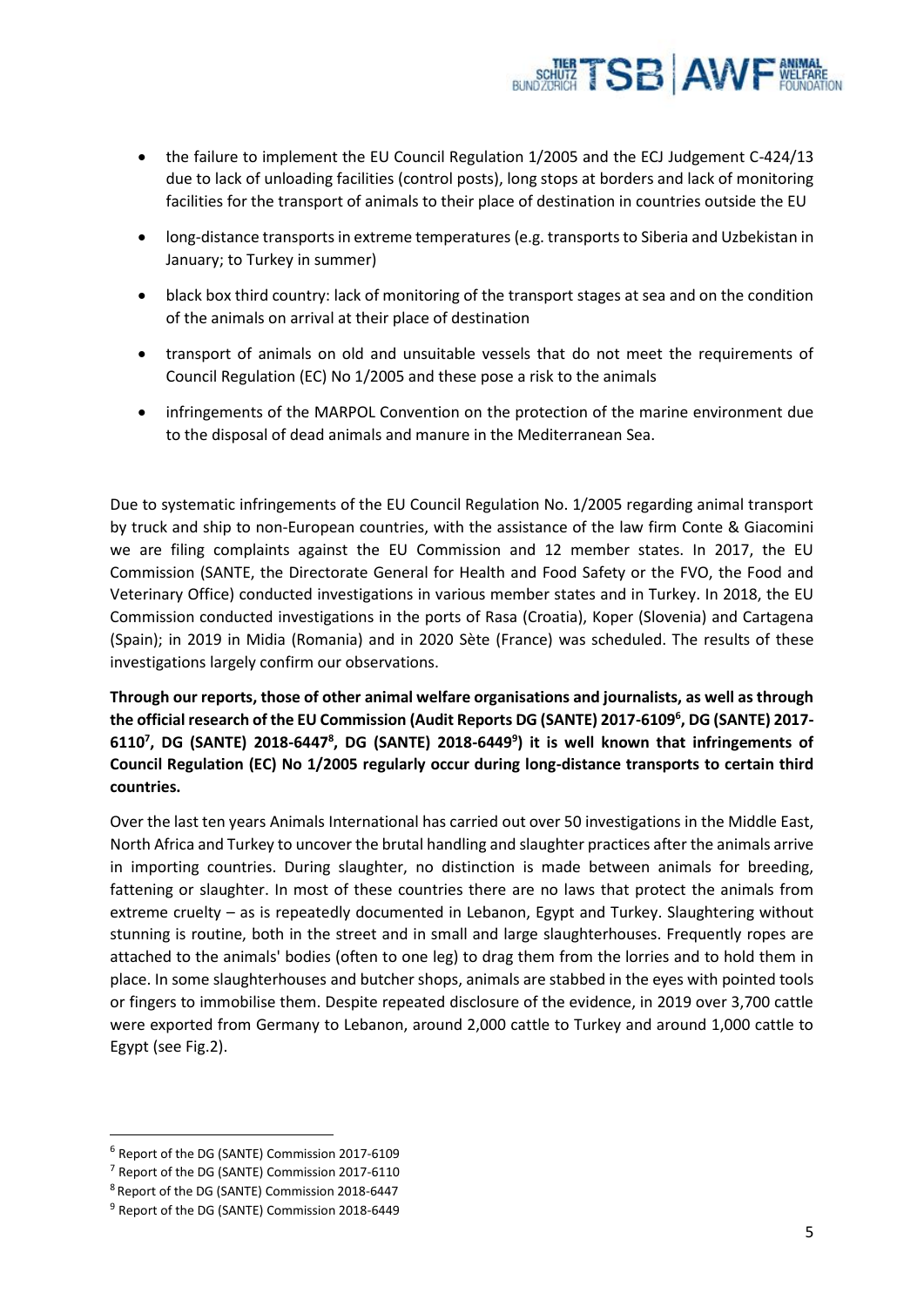

A comprehensive investigation of 90 slaughterhouses in Turkey was conducted by Dr. Ellen Eser as part of her <sup>10</sup>dissertation. At almost all of them she found treatment of the animals which is absolutely prohibited by the World Organisation for Animal Health (OIE) guidelines (OIE Terrestrial Animal Health Code — Chapter 7.5.). In modern slaughterhouses, trip-floor boxes (a holding device to bring the animal down) are routinely used and the animals are hung by their hind legs while fully conscious.

# **State of the debate: long-distance transports of live animals**

In 2019, the federal states (Bavaria, Schleswig-Holstein and Hessen) stopped, or made it more difficult to transport "breeding" cattle to 17 non-European countries.

This was due to concrete evidence that animal transport is not carried out in accordance with the law and that animals in these countries are routinely slaughtered under cruel conditions. Official veterinarians voiced concerns that transport approvals may be aiding and abetting the crime of cruelty to animals<sup>11,12,13</sup>. Although the problems of implementing Council Regulation (EC) No 1/2005 have been known for years, it is difficult to prevent long-distance transports at both national and European level.

In a 2012 Resolution<sup>14</sup>, the European Parliament identified significant shortcomings in the implementation of Council Regulation (EC) No 1/2005 and called on the EU Commission to review the existing regulation for practical feasibility. The Commission should also update the rules on animal transport in view of the lack of consistency of legislation with the latest scientific findings on animal welfare during transport, as highlighted by the European Food Safety Authority (EFSA).

The progress report<sup>15</sup> of the EU Committee on Agriculture revealed significant shortcomings in the implementation of EU Council Regulation No 1/2005 and called for compliance with the Regulation to be increased and more strictly monitored.

The European Parliament approved the report in February 2019<sup>16</sup>. As a basis for EU exports of live animals to third countries, the EU Parliament calls for bilateral agreements, stipulating animal welfare standards to ensure that European animal welfare rules are respected outside the EU.

If this is not possible, then live animal transports should be prohibited. In addition, the EU Commission should develop strategies to make the transport of live animals superfluous, e. g. through trade in

<sup>&</sup>lt;sup>10</sup> Eser, Survey on the actual animal welfare situation at Turkish slaughterhouses (2012)

<sup>11</sup> Christoph Maisack/Alexander Rabitsch, 04/2018: Zur Plausibilitätsprüfung nach Artikel 14 (1) a) ii) anlässlich der Genehmigung langer grenzüberschreitender Transporte in Drittstaaten, *(On the plausibility check under Article 14 (1) (a) (ii) on the occasion of the authorisation of long cross-border transports to third countries)*, Amtstierärztlicher Dienst

<sup>&</sup>lt;sup>12</sup> Rechtsgutachten zur Frage der Untersagung grenzüberschreitender Tiertransporte in Drittstaaten der Rechtsanwälte Günther (Hamburg) *(Legal opinion on the question of the prohibition of cross-border transports of animals to third* 

*countries as determined by the lawyers at Günther, Hamburg, Germany)* 18/02/2019

<sup>13</sup> Zur Strafbarkeit von Amtstierärzten wegen Beihilfe zur Tierquälerei [..] *(The criminal liability of official veterinarians for aiding and abetting cruelty to animals)*, Prof. Dr. Jens Bülte, University Mannheim, Germany <sup>14</sup>European Parliament resolution on the protection of animals during transport (2012/2031(INI)

<sup>&</sup>lt;sup>15</sup> Report on the implementation of Council Regulation No 1/2005 on the protection of animals during transport within and outside the EU (2018/2110(INI))

<sup>16</sup> P8\_TA(2019)0132, European Parliament resolution of 14 February 2019 on the implementation of Council Regulation (EC) No 1/2005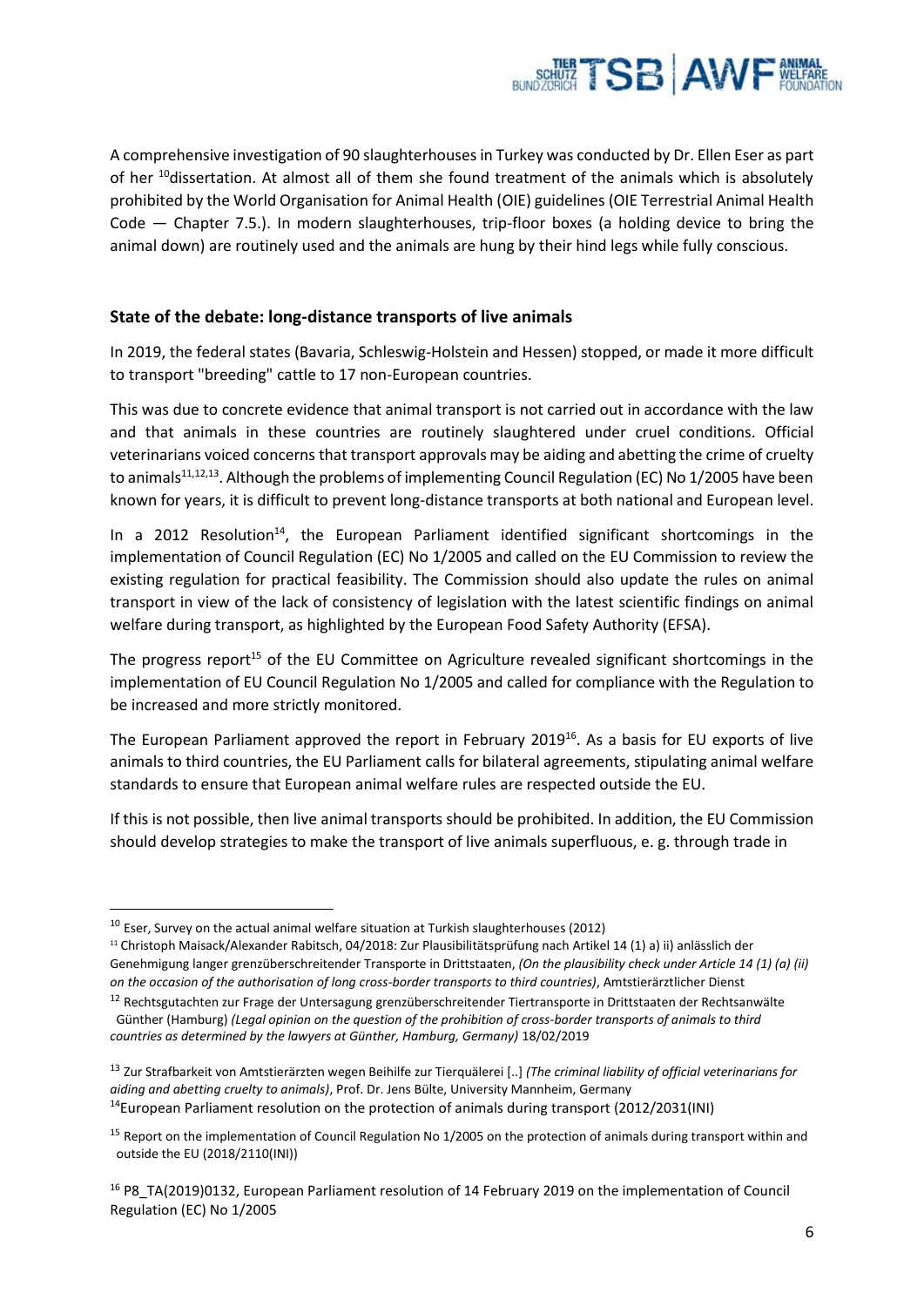

meat, animal carcasses, semen and embryos as well as regional processing. This is a clear mandate to the EU Commission and above all to the member states.

The Council of the European Union sees improved animal welfare as an integral part of sustainable animal production. In its conclusions of December 2019 the recitals for example refer to: <sup>17</sup>

- the joint declaration of Denmark, Germany and the Netherlands on animal welfare of the 14th December 2014<sup>18</sup> proposing amendments to Regulation (EC) No 1/2005
- the progress report of the EU Committee on Agriculture
- the demands of the European Parliament of February 2019

In June 2020, the EU Parliament voted to set up a Committee of Inquiry into animal transport, which will start work in September 2020 and which will examine the work of the EU Commission and the member states.

After the release of the German ARD public broadcaster's film "Tiertransporte gnadenlos" (Merciless Animal Transports), in which the AWF played a major role with research and video material, public pressure on decision makers in Germany is increasing. The federal states of North Rhine-Westphalia, Lower Saxony and Rhineland-Palatinate have joined the export stops, while other states are regulating exports by decree.

# **Our demands**

The European trade in live, sentient animals is neither acceptable nor sustainable. The price for animals, taxpayers and the environment is too high and the risk of spreading animal and zoonotic diseases is too high. We need a complete change in EU agricultural policy, towards more animal and environmentally friendly farming. The high degree of specialisation in animal breeding and husbandry as well as the excess breeding of live animals for export must be reduced.

We call on German Federal Minister Julia Klöckner to advocate for a revision of Council Regulation (EC) No 1/2005, and demand the following:

- In accordance with the above-mentioned joint declaration of December 2014, which includes, among other things, a reduction in transport duration and a drastic restriction of so-called "assembly-centre hopping".
- To campaign at EU level for clear rules on the transport of unweaned animals. This is based on the "Handbuch Tiertransporte" (Animal Transport Manual), which clearly states that the basic requirements (as stipulated in Annex 1, Chapter V, paragraph 1.3. of Regulation (EC) No 1/2005) of the unaweaned animals needs can not be met during long distance transports.
- To campaign nationally for alternatives for the calves born from milk production.

<sup>&</sup>lt;sup>17</sup> Council of the European Union, Council conclusions 14975/19

<sup>&</sup>lt;sup>18</sup> 16923/1/14 REV 1